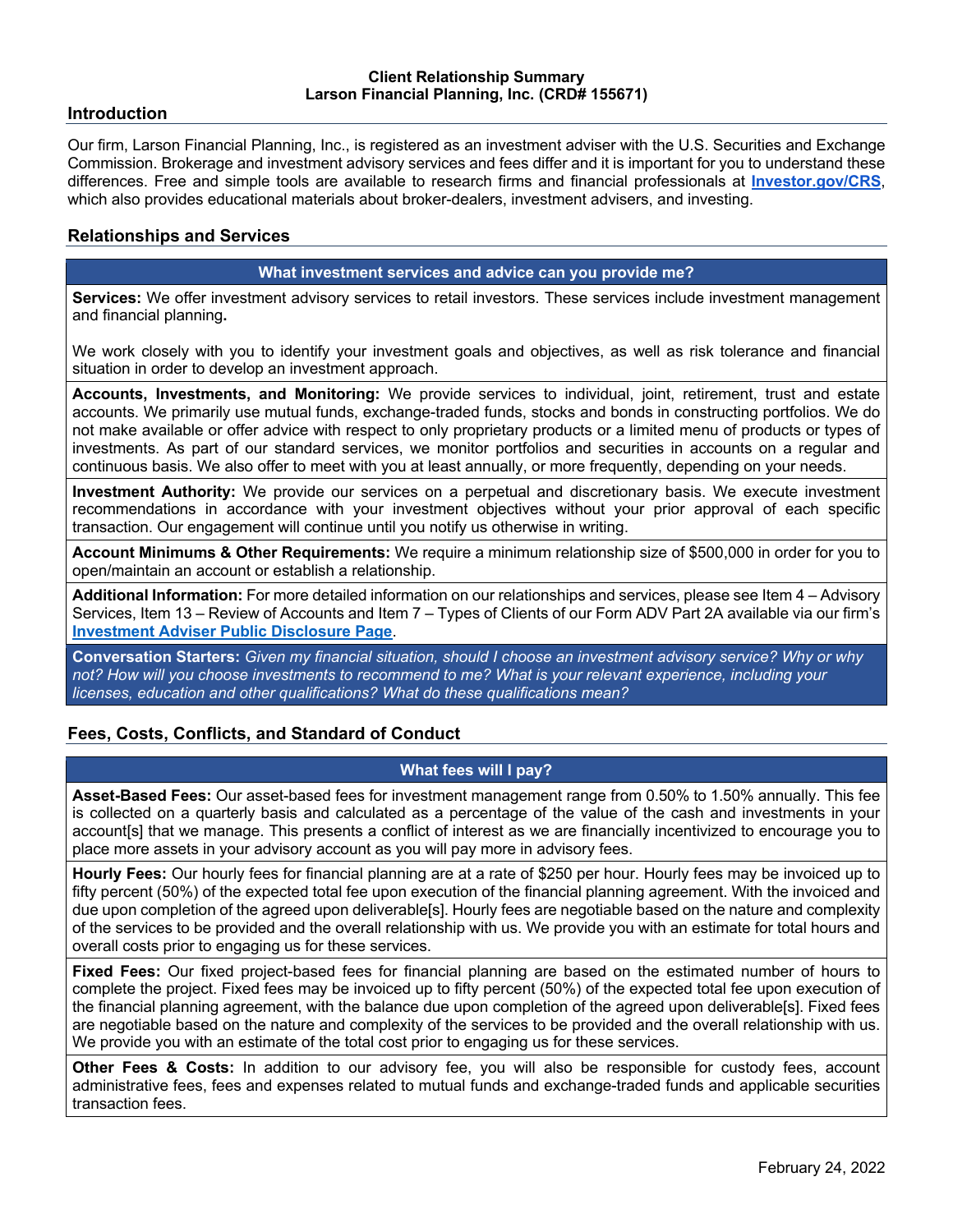**Additional Information: You will pay fees and costs whether you make or lose money on your investments.**  Fees and costs will reduce any amount of money you make on your investments over time. Please make sure you understand what fees and costs you are paying. For more detailed information on our fees, please see Item 5 – Fees and Compensation of our Form ADV Part 2A available via our firm's **Investment Adviser Public Disclosure Page**.

**Conversation Starters**: *Help me understand how these fees and costs might affect my investments. If I give you \$10,000 to invest, how much will go to fees and costs, and how much will be invested for me?*

> **What are your legal obligations to me when acting as my investment adviser? How else does your firm make money and what conflicts of interest do you have?**

*When we act as your investment adviser*, we have to act in your best interest and not put our interests ahead of yours. At the same time, the way we make money creates some conflicts with your interests. You should understand and ask us about these conflicts because they can affect the investment advice we provide you. Here is an example to help you understand what this means.

We will recommend that you open your account with a specific custodian, where we maintain an institutional relationship and receive economic benefits. The receipt of economic benefits presents a conflict of interest and can influence our recommendation of the custodian to you. However, you ultimately decide where to open your accounts. Choosing a different custodian may result in the loss of quality of service and/or ability to obtain favorable prices.

**Additional Information:** For more detailed information, please see Item 10 – Financial Industry Activities and Affiliations, Item 12 – Brokerage Practices and Item 14 – Client Referrals and Other Compensation of our Form ADV Part 2A available via our firm's **Investment Adviser Public Disclosure Page**.

**Conversation Starters:** *How might your conflicts of interest affect me, and how will you address them?*

#### **How do your financial professionals make money?**

Our financial professionals are compensated based on the revenue generated from advisory services, which is distributed in accordance with our partnership agreement. This means our financial professionals have an incentive to increase the asset size in the relationship or solicit new business, taking time away from the day-to-day servicing of existing clients.

## **Disciplinary History**

**Do you or your financial professionals have legal or disciplinary history?**

No. You can visit **Investor.gov/CRS** for a free and simple search tool to research our firm and our financial professionals.

**Conversation Starters:** *As a financial professional, do you have any disciplinary history? For what type of conduct?*

#### **Additional Information**

You can find additional information about our investment advisory services by viewing our Form ADV Part 2A available via our firm's **Investment Adviser Public Disclosure Page** or by visiting larsonfp.com. You can request up to date information and a copy of our Client Relationship Summary by contacting us at (781) 729-1094.

**Conversation Starters:** *Who is my primary contact person? Is he or she a representative of an investment advisor? Who can I talk to if I have concerns about how this person is treating me?*